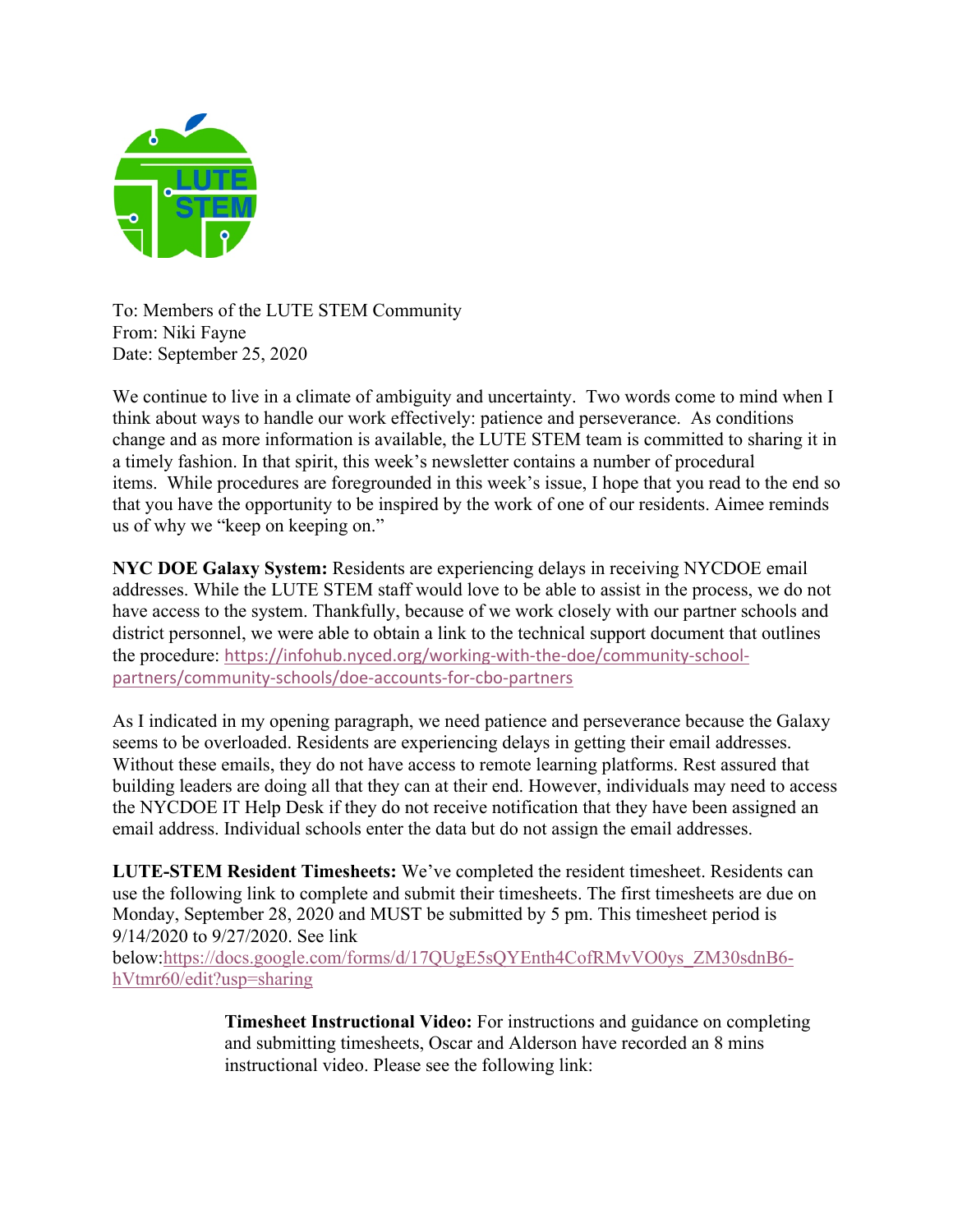## https://drive.google.com/file/d/1JoeZ1z02\_Zw4m7QJ1PYQtuotAkFPAg\_-/view?usp=sharing

**Cognitive Coaching Folder:** The following link includes Cognitive Coaching webinars Part 1 and Part 2. Anne Marshall has been kind enough to provide us with a list of resources for the webinar. All of these are included in the folder. See link below: https://drive.google.com/drive/folders/1Dm0\_ZrZphkZ\_tuXLnUaBKn4dO6dJ4VlE?usp=sharing

These webinars were designed for our host teachers and Lehman faculty supervisors. However, residents may also want to watch them. If residents take the time to watch them, they can record the time that they spend doing so on their time sheets.

**SWIVL:** is a cloud-based video pedagogy platform that will allow us to provide high quality supervision for our residents without entering the school buildings. Each resident will have the ability to record video of f2f classrooms using phones and/or record a screencast of virtual learning environments, then upload this video to their own Swivl accounts. Within the personalized account, residents can edit video and choose to share with a college supervisor and/or a seminar instructor.

**SWIVL Workshops:** The Office of Educational Services will be hosting several Swivl workshops to introduce the tool and some of the features.

Sessions (attend only one): *September 15, 16, 17, 30 and October 1. All sessions are 4:00 - 5:00 pm*

**Zoom Link Workshops:** Please click on the link below to join our workshops.

Join Zoom Meeting https://zoom.us/j/98759124505?pwd=TGN2NVJPKzV1ZGR2TS9Bc2JQenhEUT09

Meeting ID: 987 5912 4505 Passcode: 508659 One tap mobile +19292056099,,98759124505# US (New York) +13126266799,,98759124505# US (Chicago)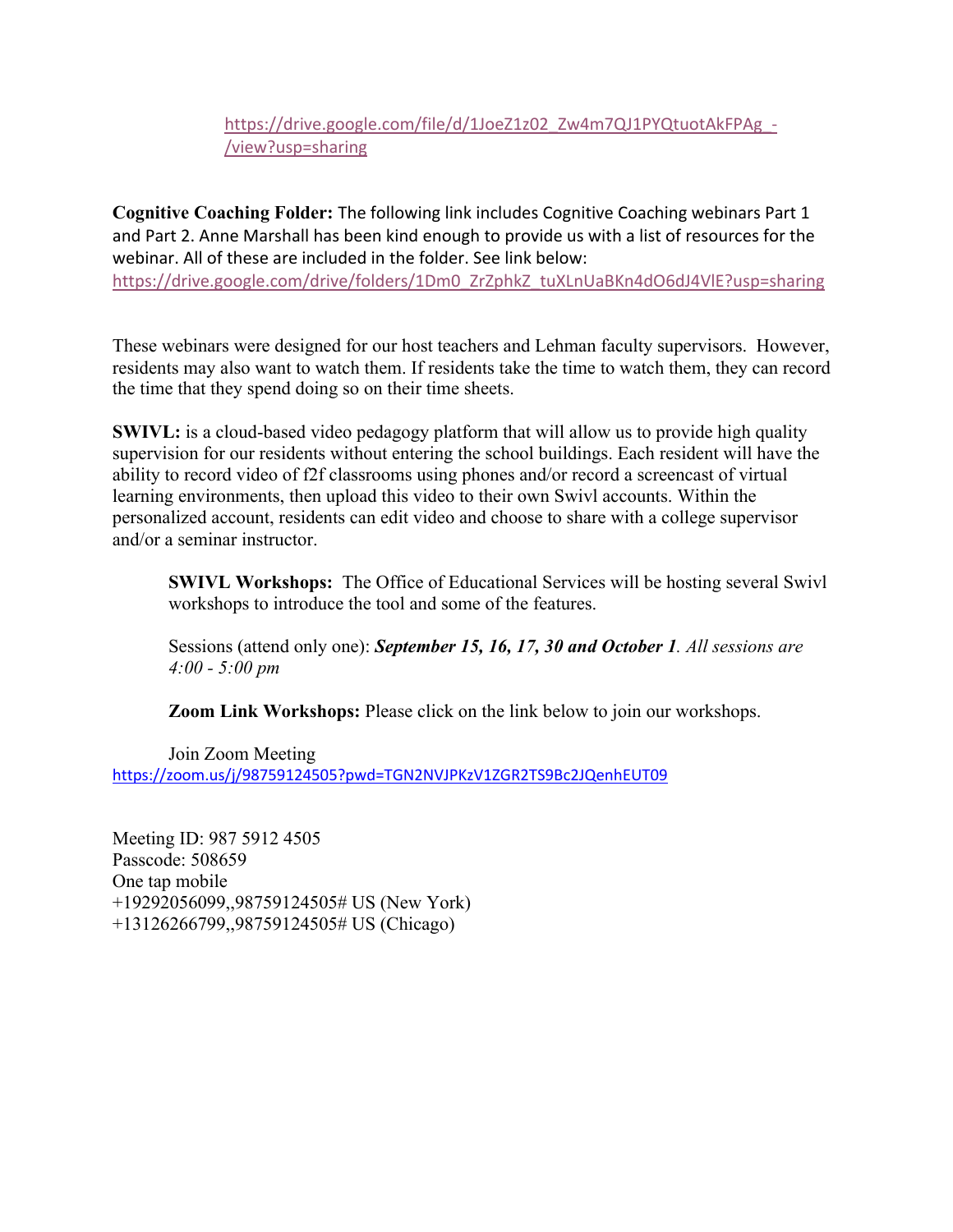## **Portrait of a Learner: The Immigrant Experience**



Aimee Grace Embaba Ngatse

*Aimee, who is working at DeWitt Clinton High School, provides us with a sensitive and instructive "window" into the life of an adolescent emergent bilingual student. This portrait was developed in response to one of the playlist requirements for the Multiliteracies badge*.

Belle is a 13 years old African girl from Senegal, Dakar. She migrated to theUnited State to pursue her education and to live with her father, something she did not have the opportunity to do when she was growing up. She was accompanied by her mother and three younger siblings when she arrived in New York City. She is the oldest child. Belle did not speak any English, and the primary language spoken at home was French. Her parents could not assist her much because they too were still unfamiliar with the English language.

Belle lives in the East Bronx, New York, and during her first school yearshe attended PS 22. She was held back a grade. In

Dakar she would havestarted high school. The school she attended did not have many resources toa ssist her with the language barrier. Belle was placed in a general education 8th grade classroom and for one period per day she was taken from regular

instruction to learn the basics of the English language along with other peersin her situation.

Belle is a girl who is very mature for her age, and she knows how to control her emotions and when to share them. Belle displayed two different personalities at school. At first, she was very timid, and she would sit throughout the whole class period without saying a word. Over time, thischanged in her transition class, where she was learning English; she wouldtry to answer as teachers questioned her, butshe still struggled to interact andmake friends with peers. Belle would rather be home watching hertelevision than at school.

Her interactions were very limited at school, but at home she was the centerof attention, and she w as the one who had to take responsibility for hersiblings when her

parents were too busy or not around. She loves her siblingsand relates easily

with those younger than herself, but she does not knowhow to interact with her peers. Belle still mi sses her friends back home; shefinds that

she has more in common with them than her peers here. She feelsout of place. She has a great relati onship with her parents, but also

tends toavoid other adults. She has built a wall that only allows those close to her tosee and know what her personality is like.